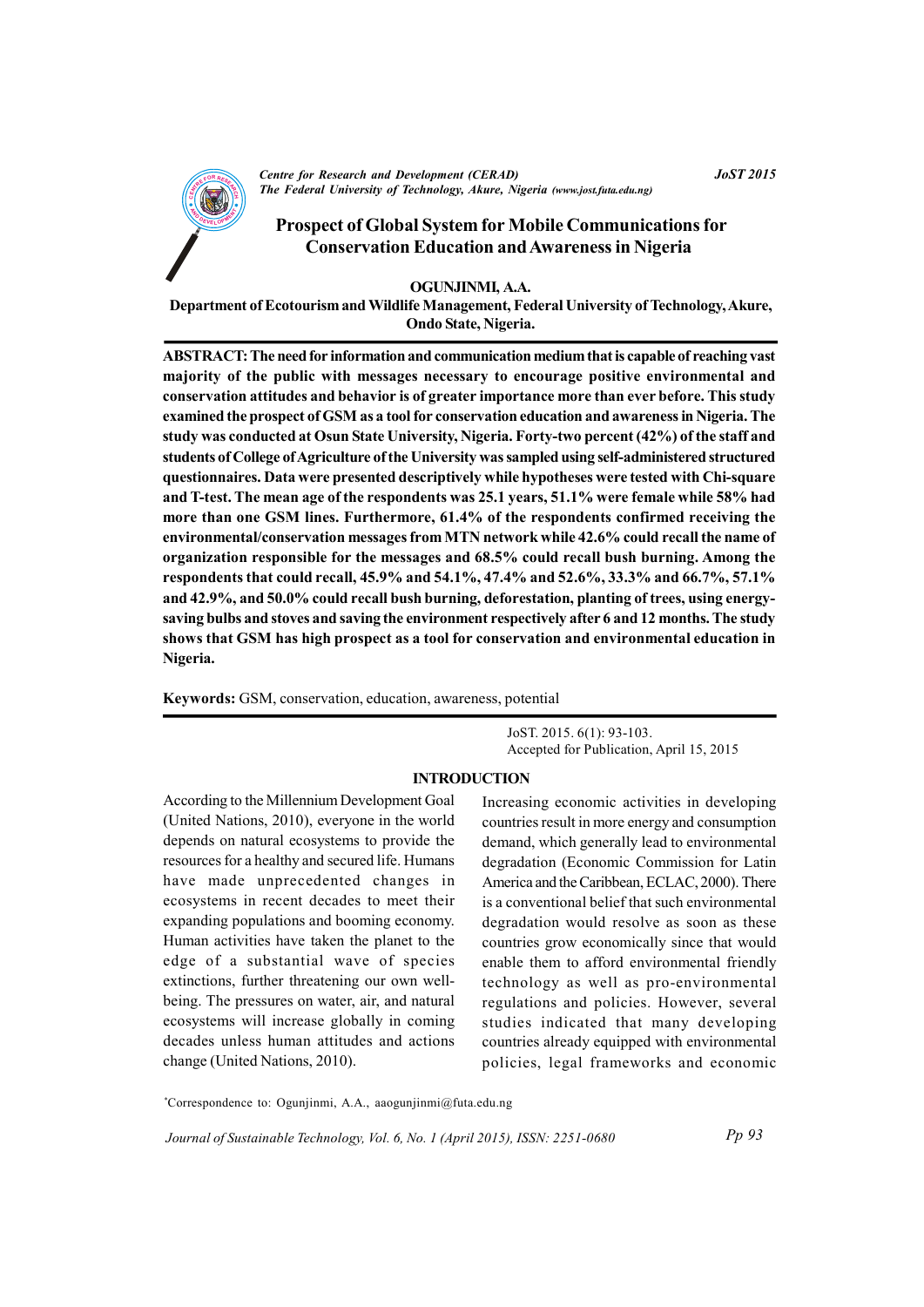instruments, which are regarded as highly sophisticated by international standards (Nishira et al., 1997; Huber et al., 1998) and still face worsening environmental conditions (ECLAC, 2000).

Environmental degradation is a common global problem, but strategies to halt it must be contextually specific if they are to be effective (Dongtotsang and Sagun, 2006). Experience indicates that solutions emerge whenever people are aware and involved in solving their problems (United Nations Environment Programme, 2001). The communication challenge for biodiversity issues exists on multiple levels: the complexity of the problems and solutions regarding biodiversity loss, the urgency of the issue, and the competition with o the rurgent social issues in the media and social discourse (Farrior, 2005). Current communication strategies take an audience-centred approach in order to be more effective, recognizing that people have different values and myriad ways of engaging with the natural world. A variety of strategy is needed for the whole array of solutions-from individual behavioural change to public policy change (Farrior, 2005). One of the variables of behavioural change is knowledge (Huitt, 1999, Schneider and Cheslock, 2003). The role of education in understanding, protecting, and solving environment problems has been universally recognized since 1970 (Shobeiri *et al.*, 2006). It has also been argued that the most effective ways of tackling environmental problems is through spreading aw areness and empowering people, which would enable them to take decisions on their own. Based on these decisions, they would initiate actions beneficial to themselves as well as to the local environment (United Nations Environment Programme, 2001).

Conservation agencies in developing countries, particularly in Nigeria, are facing unprecedented challenges in natural resources management. This presents significant opportunities to benefit from evolution of technologies and practices

with the potential for significant improvements to communications and the use of the information and communications technologies  $(ICTs) (USAID, 2012)$ . Technology can be used to provide information and prompt reflection, connect like-minded people, and empower citizens to participate (Holgar *et al.*, 2009). Another important aspect is that of using technology to develop richer stories around products, to strengthen and make more sustainable user-object relationships (Holgar et *al.*, 2009). Some observers highlight the many countries across the African continent that are now 'leapfrogging' older technologies (Banks and Burge, 2004). Mobile phones and other wireless technologies are often the preferred options (Charney, 2003). The personal use of mobile telephones and related technologies has increased markedly since the late 1960s (Chen *et*) *al.,* 2000; Ling and Vaage, 2000; Lundby, 2002; Roschelle and Pea, 2002). Their impact has been felt across the board, no less so in rural areas  $(IDRC, 2003)$ . Mobile phone is no longer regarded just as a communication tool, but a powerful networked platform (Holgar et al., 2009). Paulos *et al.* (2009) championed this new role, encouraging a celebration of the mobile phone as a personal measurement instrument capable of sensing our natural environment and empowering collective action through everyday grassroots citizen science across blocks, neighbourhoods, cities, and nations (Holgar *et al.*, 2009).

Mobile phones have fundamentally changed how we communicate in society. They have become a dominant technology in the developed world (Banks and Burge, 2004), and fast becoming an important tool for development in developing countries. Although mobile phone enables us to speak from wherever we are to others thousands of kilometers away (Paas and Creech, 2008), its application worldwide has been varied, ranging from business services to sustainable development activities. As the focus is being shifted from the information society to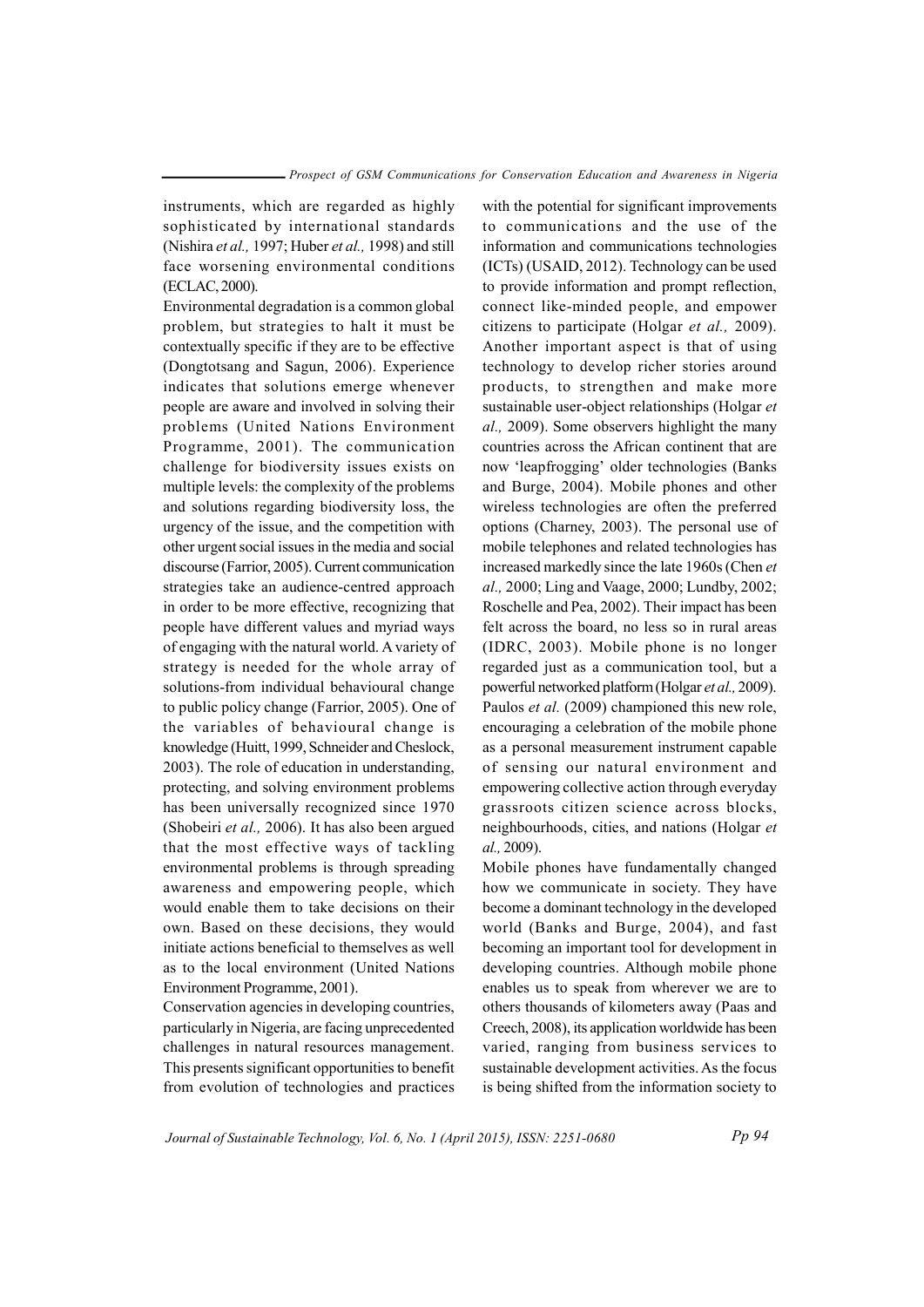the knowledge society and policies promoting connectedness (Paas and Creech, 2008), there is a paradigm shift in methods and technologies through which knowledge and connectedness are maintained for development and sustainability. The ICT, particularly the mobile phone is helping to promote new ways of interacting in order to facilitate the learning that emphasizes not just knowledge, but choices. values and actions (Paas and Creech, 2008). In many development efforts, a man cannot participate actively in history, society, in the transformation of his reality, if he is not helped to become aware of reality and his own capacity to transform (Freire, 1977 in Otterloo, 2003). The common use of telephones and messaging for facilitating friendships and socialization (Taylor and Harper, 2002, Bauman, 2003) has established a role for the mobile telephone as a means of collaborative learning (Uzunboylu et al., 2009). Using the SMS technology is an ideal and accessible way for the public to take action as well as increase their awareness of environmental issues (Dongtotsang and Sagun, 2006). However, Low literacy rates, diverse indigenous languages, limited electricity, strong oral traditions, and nomadic lifestyles or livelihoods are some of the contributing factors that make it difficult for communities in developing countries to adopt certain ICT tools (Sinha, 2005). One of the major impacts mobile phones had in less-developed countries in the Southern hemisphere is its capacity to include partly illiterate mass populations, who will never have the means to buy computer and who hitherto were not even connected to the traditional networks of land line phones (Townsend, 2000). As such, mobile telephony presents itself as relevant means of two-way communication for a vast number of marginalized communities in the world (Sinha, 2005). The introduction of the Global System of Mobile Communications in 2001 has changed the entire scope and application of information communication technology in Nigeria. From less

 $-$  A.A. Oguniinmi

than 500,000 mobile lines in 2001, the growth of GSM lines in Nigeria is unprecedented in sub-Saharan Africa, presently ranging about 80 million-100 million subscribers from around 150 million people. According to FAO (2003), the revolution in information and communication technologies is profound; countries with collapsing telecommunication infrastructures can utilize cell phones and provide phone service to isolated rural areas. New communication technologies have also increased the possibilities to marginalized communities to access information, and to have their voices heard from local to global levels (FAO, 2003). Since the introduction of GSM to Nigeria in 2001, mobile phone has become a powerful tool for communicating across the country among both the young and the old people, as it has been changing the lifestyle of people (Taiwo, 2010). Among all the features of GSM, SMS function or text messaging has become a popular means of communication among Nigerians because it is inexpensive (Taiwo, 2010). Although, various studies have been conducted on the perception and application of mobile phone in Nigeria (Elegbeleye, 2005; Ajiboye et al., 2007; Ifejika et al., 2009; Akadiri et al., 2009; Taiwo, 2010; Bakare & Gold, 2011), there has been no known study; however, that has investigated its practical application and prospect for conservation education and awareness in Nigeria. This study was therefore carried out in order to examine the potential of GSM for conservation education and awareness in Nigeria. It was hypothesized that 1) ability to recall the environmental/ conservation messages received through GSM network is significantly related to demographic attributes of age, gender, status of respondents and month of interview, and 2) there is no significant difference between the respondents' ability to recall environmental/conservation messages and interval of time the message was received from GSM network, status and gender of respondents.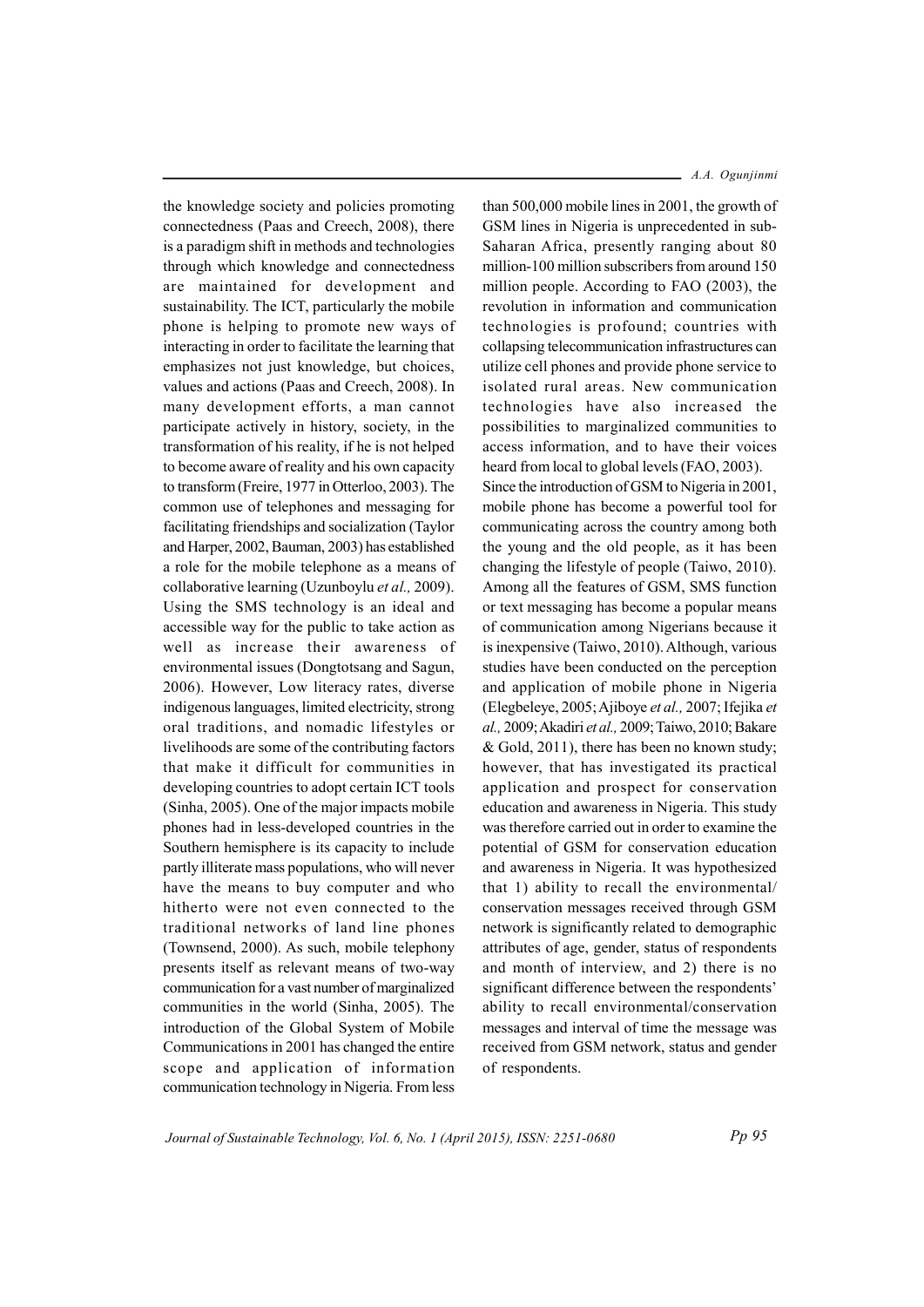#### **MATERIALS AND METHODS**

#### The Study Area

The study was conducted at the College of Agriculture, Osun State University, Ejigbo Campus, Ejigbo, Nigeria. Ejigbo campus is one of the six campuses of the University which was established pursuant to the University Establishment Law passed by the State House of Assembly in December, 2006 (Osun State University, 2015). Osun State covers an area of approximately 14,875 square kilometers, lies between longitude  $04^{\circ}30^{\prime}$ E and latitude of  $07^{\circ}$ 30<sup>1</sup>N. It is bounded by Ogun State to the south, Kwara State to the north, Oyo State to the west and Ekiti and Ondo State to the east (Osun State Government, 2015). According to the 2006 National Population Census, the population of the State is 3,423,535 (Osun State Government,  $2015$ ).

#### **Methods of Data Collection**

The sample population was the staff and students of the College. The staff were categorized into academic and non-academic staff, while the students were categorized based on their level of studies (i.e. 100-400 levels).

| <b>Status</b>                   | <b>Total Number</b> | <b>Number Selected</b> |
|---------------------------------|---------------------|------------------------|
| <b>Staff</b>                    | 26                  | 13                     |
| Academic                        |                     |                        |
| Non Academic                    | 36                  | 15                     |
| <b>Students</b>                 |                     |                        |
| 100 Level                       | 75                  | 22                     |
| 200<br>$\ddot{\phantom{0}}$     | 37                  | 19                     |
| 300<br>,                        | 14                  | 6                      |
| 400<br>,                        | 22                  | 13                     |
| Total                           | 210                 | 88                     |
| $\frac{0}{0}$                   | 100                 | 42                     |
| Interview Interval (Months)     |                     |                        |
| 6 months after message was      | 46                  | 52.3                   |
| transmitted through GSM network |                     |                        |
| 12 months after message was     | 42                  | 47.7                   |
| transmitted through GSM network |                     |                        |

## **Table 1: Sample Selection Procedure**

Journal of Sustainable Technology, Vol. 6, No. 1 (April 2015), ISSN: 2251-0680

Overall, the total population of study was 210, comprising 148 students and 62 staff, from which 88 people  $(42\%)$  (i.e. 60 students and 28 staff) were sampled. The selected population was through random sampling while data were collected through self-administered questionnaires. The questionnaires were administered at two intervals- 6 and 12 months after the messages were sent to the public via SMS call me back (Table 1). Each of the respondents was first presented with the questionnaire. Once the questions have been answered, the respondent was then shown the two text messages on the environment/ conservation sent in December 2009 to the public through one of the GSM providers (i.e. MTN Communication Limited). This is to confirm whether each respondent received any of the messages and thus determine their ability to recall the messages. The respondents that took part in the first administration of questionnaire were excluded from the second administration of questionnaires. Variables measured were age, which was measured in years, gender was measured as  $1$  = male,  $2$  = female, status of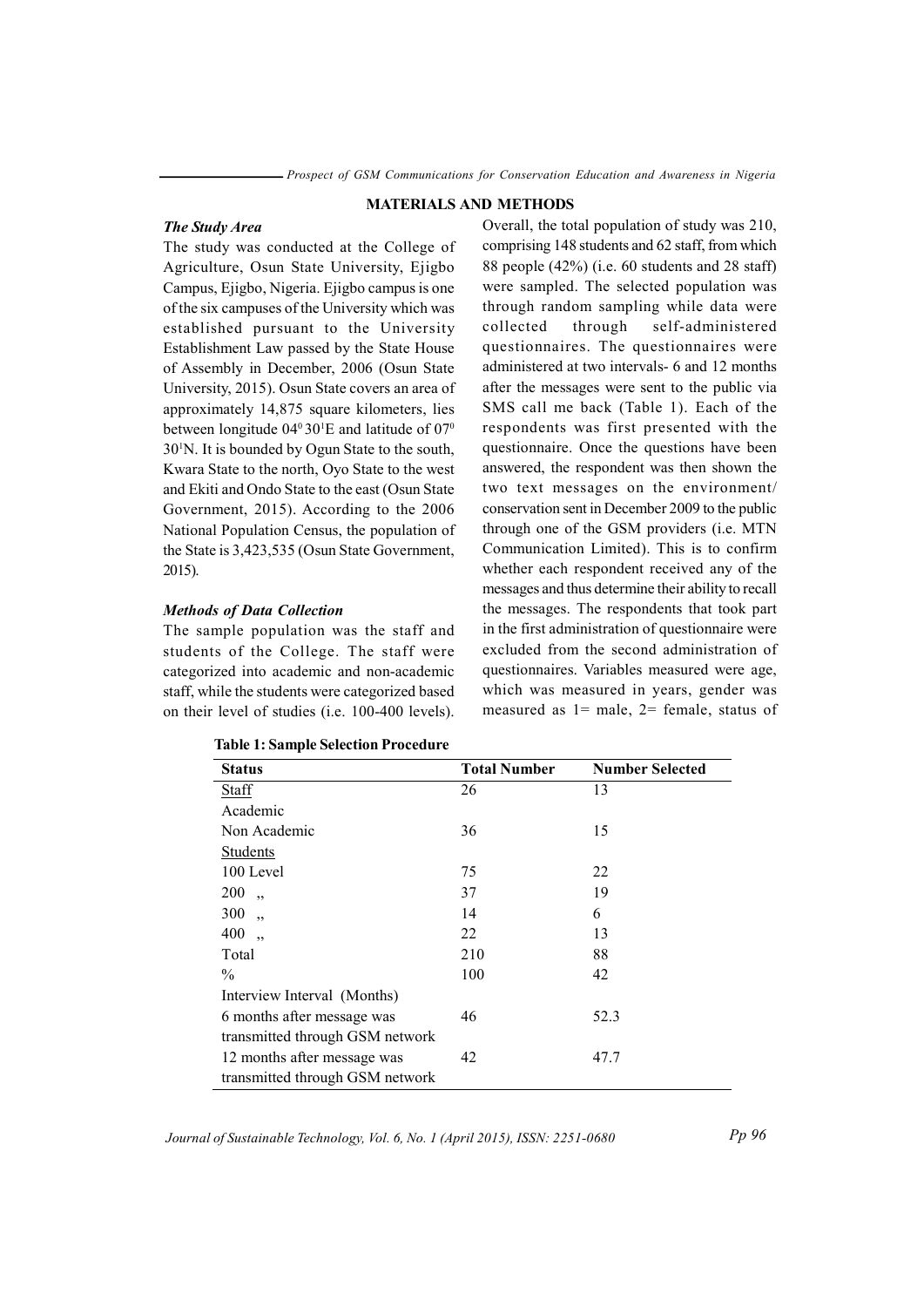respondents was measured as 1=staff, 2=student while month was measured as  $1=6$ months after the receipt of environmental messages and  $2 = 12$  months after the receipt of environmental messages. Data analysis was through descriptive statistics such as tables, frequencies, and percentages, and inferential statistics such as Chi-square analysis and T-Test.

## **RESULTS AND DISCUSSION**

# Socio-economic characteristics

The demographic characteristics of the respondents are presented in Table 2. The mean age of the respondents was 25.1years with majority between 21-40 years of age. The median age was higher than the estimated median age of 18.2 years for Nigeria (CIA, 2015). The age structure is consistent with CIA (2015) which puts 25-54years as the second dominant age structure for the country. Also, 51.1% were female while 48.9% were male which is inconsistent with the national estimated sex ratio of 1.04 male(s)/female (CIA, 2015). Furthermore, 68.2% of the respondents were students, 42.0% had one GSM line while 58% had more than one GSM lines. This is consistent with findings of Odunaike et al. (2007) that reported 42.2% of their respondents having more than GSM networks.

## **Description of GSM Services**

The language of receiving information or calls by the respondents was both English and Yoruba. In addition, non-advert messages were occasionally received by all the respondents, which is an indication that the GSM providers are primarily interested in advertising their products and that public agencies occasionally use GSM platforms to inform the public on their activities. Environmental issues constituted the highest information occasionally received by respondents with 35.2%, followed by sports  $(27.3\%)$ . Also, non-advert messages were sent to the public largely through recharge and account balance services (25%) and call me back services  $(23.9\%)$  (Table 3), this might be because these services are toll free and are basic services for providing information to their customers.

| Variable                  | Frequency      | $\frac{0}{0}$ | Mean |
|---------------------------|----------------|---------------|------|
| <u>Age</u>                |                |               |      |
| $1 - 20$                  | 35             | 39.8          |      |
| 21-40                     | 47             | 53.4          | 25.1 |
| >40                       | 6              | 6.8           |      |
| Gender                    |                |               |      |
| Male                      | 43             | 48.9          |      |
| Female                    | 45             | 51.2          |      |
| Education                 |                |               |      |
| Secondary                 | 1              | 1.1           |      |
| *NCE/Diploma              | $\overline{4}$ | 4.5           |      |
| BSC/*HND                  | 10             | 11.4          |      |
| MSc                       | 7              | 8.0           |      |
| Ph.D                      | 6              | 6.8           |      |
| Students                  | 60             | 68.2          |      |
| No of GSM lines possessed |                |               |      |
| 1                         | 37             | 42.0          | 2    |
| >1                        | 51             | 58.0          |      |

|  | <b>Fable 2: Socio-economic characteristics of the respondents</b> |  |  |  |
|--|-------------------------------------------------------------------|--|--|--|
|  |                                                                   |  |  |  |

\*NCE=Nigeria Certificate in Education HND=Higher National Diploma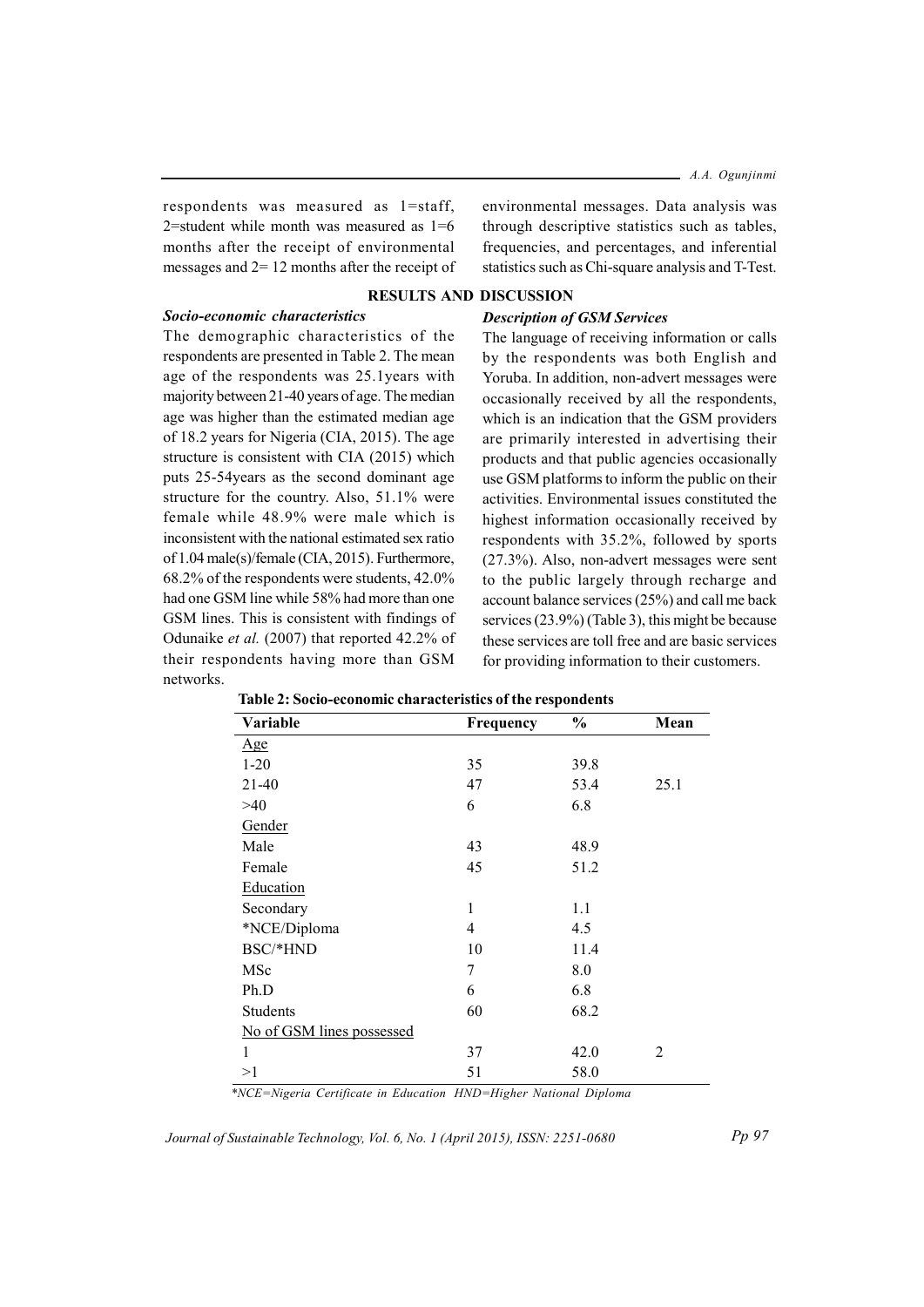| Table 3: Description of GSM service by the respondents (N=88) |           |          |  |  |  |
|---------------------------------------------------------------|-----------|----------|--|--|--|
| Variable                                                      | Frequency | $\%$     |  |  |  |
| Preferred language of communication                           |           |          |  |  |  |
| English only                                                  | $\theta$  | $\theta$ |  |  |  |
| Yoruba only                                                   | $\theta$  | $\theta$ |  |  |  |
| English and Yoruba                                            | 88        | 100      |  |  |  |
| <b>Frequency of non-advert messages</b>                       |           |          |  |  |  |
| Occasionally                                                  | 88        | 100      |  |  |  |
| Themes of non-advert communications                           |           |          |  |  |  |
| Health                                                        | 16        | 18.2     |  |  |  |
| Education                                                     | 11        | 12.5     |  |  |  |
| Environment                                                   | 31        | 35.2     |  |  |  |
| Finance                                                       | 6         | 6.8      |  |  |  |
| <b>Sports</b>                                                 | 24        | 27.5     |  |  |  |
| Mode of communicating non-advert messages                     |           |          |  |  |  |
| Call me back service                                          | 21        | 23.7     |  |  |  |
| Recharge service                                              | 22        | 25.0     |  |  |  |
| Account balance service                                       | 22        | 25.0     |  |  |  |
| Customer service                                              | 9         | 10.2     |  |  |  |
| Send me credit service                                        | 10        | 11.4     |  |  |  |
| Dedicated codes                                               | 4         | 4.5      |  |  |  |

- Prospect of GSM Communications for Conservation Education and Awareness in Nigeria

# Receipt and Ability to Recall environmental/ **Conservation Information**

Furthermore, 61.4% of the respondents confirmed their receipt of the environmental messages while 38.6% did not (Figure 1). However, 42.6% of them could recollect the name of organisation responsible for the messages on environment received through one of the GSM providers (i.e. MTN). Bush burning had the highest rate of recall with 68.5% of those that confirmed the receipt of the messages (Figure 2). When the ability to recall information was categorized based on months of interview (i.e. after the messages were sent to the public through GSM provider), those who could recall information on using energy saving bulbs and stoves were 57.1%, while 50% recalled information on saving the environment. In addition, 47.4% and 45.9% recalled information on deforestation/cutting down of trees and bush burning respectively while 33.3% recalled information on planting of trees. After 12 months of receipt of information from MTN, 54.1% recalled information on bush burning, 52.6% deforestation,  $66.7\%$  planting of trees,  $50\%$ saving the environment, and 42.9% use of

| <b>Themes</b>                        | *After 6 months $(\% )$ | *After 12 months $(\% )$ |
|--------------------------------------|-------------------------|--------------------------|
| Bush burning                         | 45.9                    | 54.1                     |
| Deforestation/cutting down of trees  | 47.4                    | 52.6                     |
| Planting of trees                    | 33.3                    | 66.7                     |
| Using energy saving bulbs and stoves | 57.1                    | 42.9                     |
| Saving the environment               | 50.0                    | 50.0                     |

\*Multiple responses recorded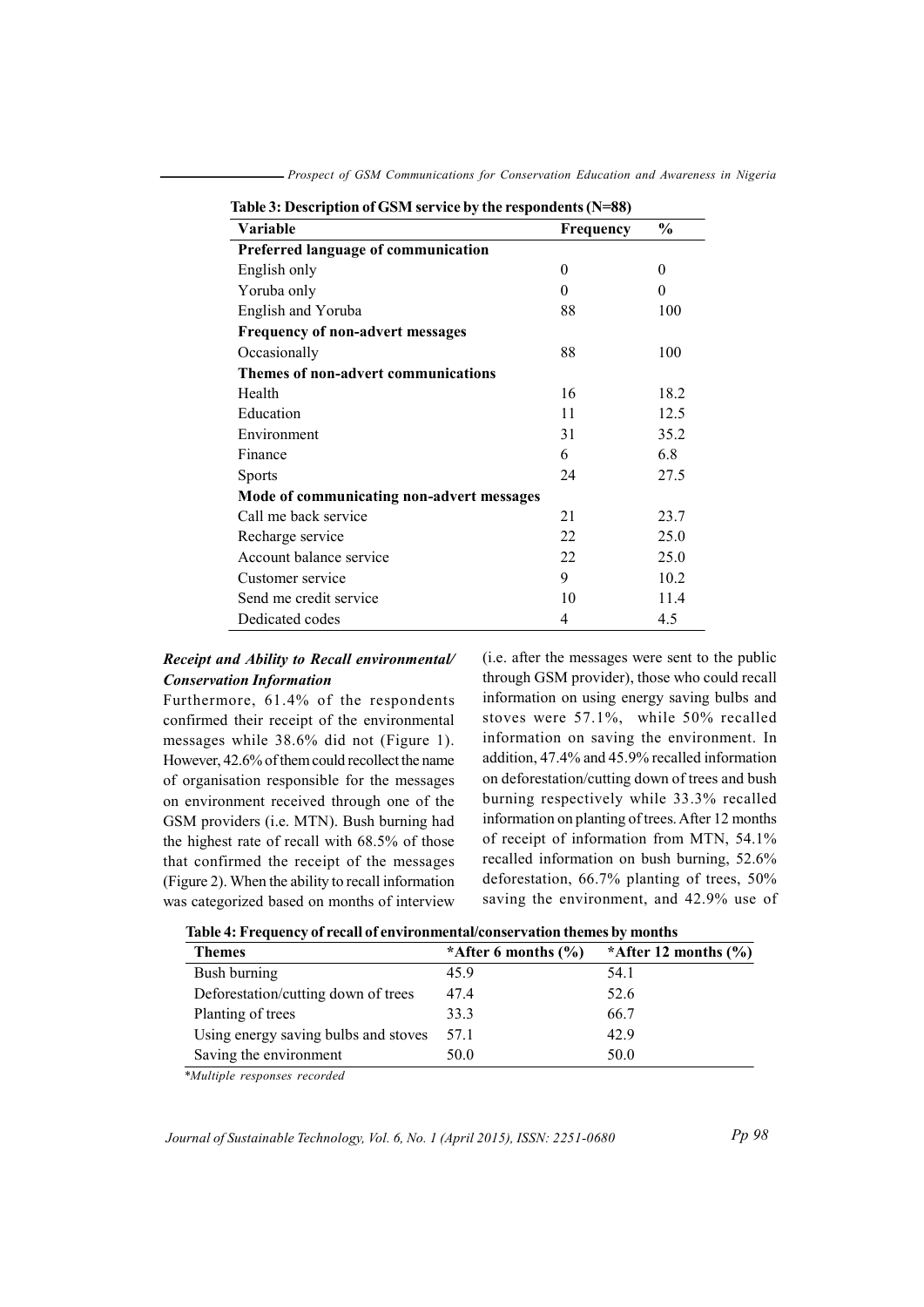



Figure 1: Respondents' receipt of environmental conservation messages



Figure 2: Respondents' ability to recall environmental/conservation messages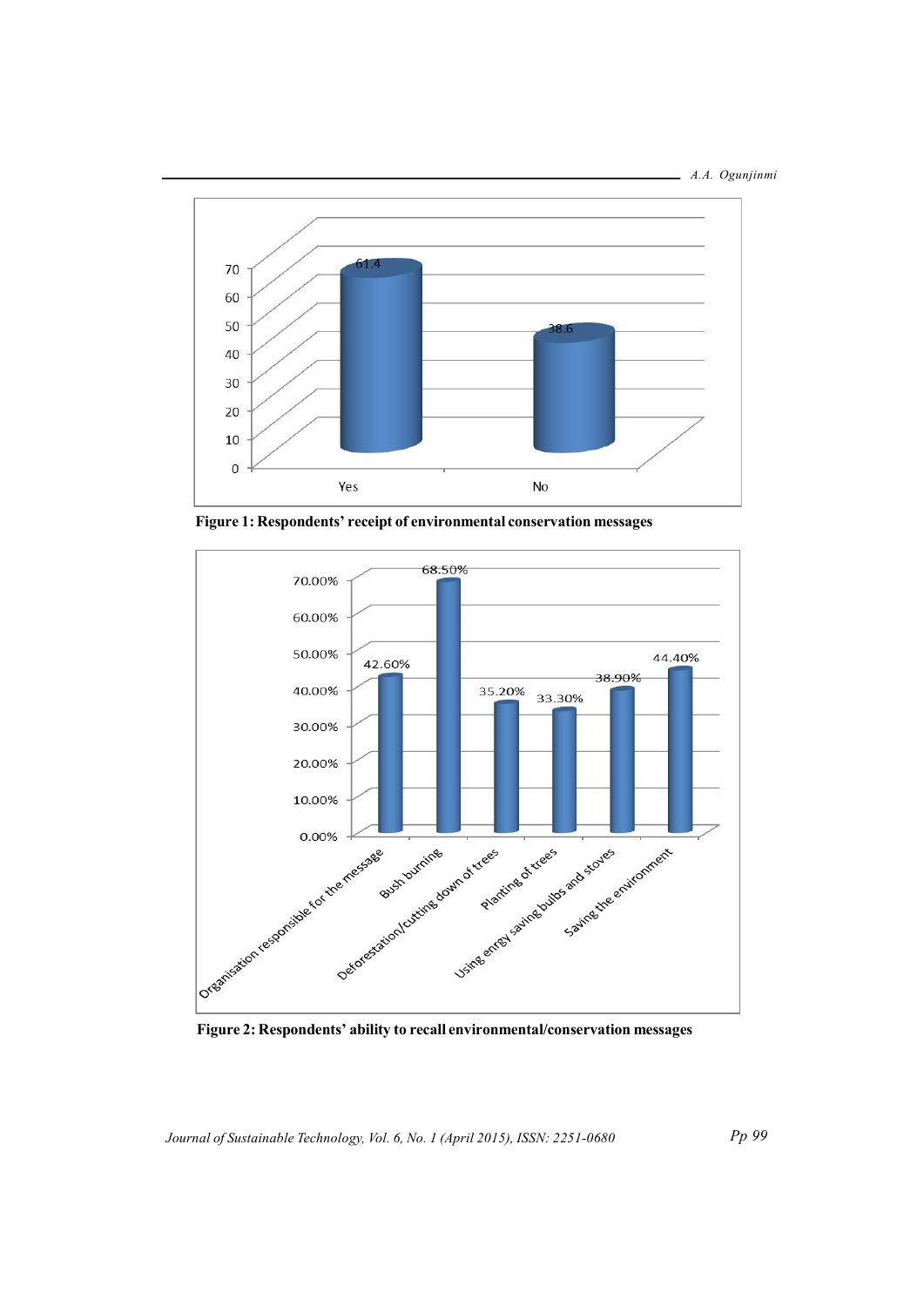energy-saving bulbs and stoves (Table 4). This is an indication that ability to recall the themes of the environmental messages received through the GSM may not be dependent on the length of time the messages were received by the public.

## **Hypotheses Testing**

The result shows that only gender had significant association ( $\chi^2$ = 17.57, p<0.01) with the ability of the respondents to recall environmental messages received through GSM provider. However, all other variables such as age, respondents' status and month of the interview after the receipt of the messages had no significant association ( $p>0.05$ ) with the respondents' ability to recall the messages (Table 5). Furthermore, there was no significant difference ( $p > 0.05$ ) in the respondents' ability to recall environmental messages based on month of interview, status of respondents and gender. The implication of these is that regardless of months the information on the environment is received by the respondents, their status and gender, there is no difference in their ability to recall environmental/conservation information received through GSM, thus, there is great potential of the GSM platforms as a tool for environmental education and awareness in Nigeria.

Table 5: Relationship between ability to recall environmental/conservation information and the selected socio-economic variables

| <b>Variable</b>    | N∸    | D     | <b>Decision</b> |  |
|--------------------|-------|-------|-----------------|--|
| Age                | 1.31  | 0.86  | NS              |  |
| Gender             | 17.57 | 0.007 |                 |  |
| <b>Status</b>      | 6.64  | 0.36  | NS              |  |
| Month of interview | 6.58  | 0.36  | NS              |  |

Table 6: Differences in respondents' ability to recall environmental messages

| Variable           | <b>Mean Difference</b> |         | <b>Significance</b> | <b>Decision</b> |
|--------------------|------------------------|---------|---------------------|-----------------|
| Month of interview | $-0.15$                | $-0.40$ | 0.69                | NS              |
| <b>Status</b>      | $0.80\,$               | 0.20    | 0.84                | NS              |
| Gender             | 0.17                   | 0.47    | 0 64                | NS              |

#### **CONCLUSION AND RECOMMENDATIONS**

This study has shown that the global system of mobile communications (GSM) has a great prospect as a tool for environmental conservation education and awareness because the ability to recall environmental messages and information was relatively high. Agencies of government, particularly the Nigeria National Park Service, Federal Ministry of Environment,

and other conservation agencies at both state and local government levels, as well as nongovernmental organisations (NGOs) on environment should take advantage of the features of the GSM communications platform observed in this study by harnessing it as a tool for conservation and sustainability awareness and education in Nigeria.

#### **REFERENCES**

Ajiboye, J. O.; Adu, E. O. and Wojuade, J. I. (2007). Stakeholders' perception of the impact of GSM on Nigeria rural economy: Implication for an emerging communication

industry. Journal of Information Technology Impact 7(2):131-144.

Akadiri, O.A.; Olusanya, A.A. and Omitola, O. O. (2009). Impact of improved

Journal of Sustainable Technology, Vol. 6, No. 1 (April 2015), ISSN: 2251-0680

Pp 100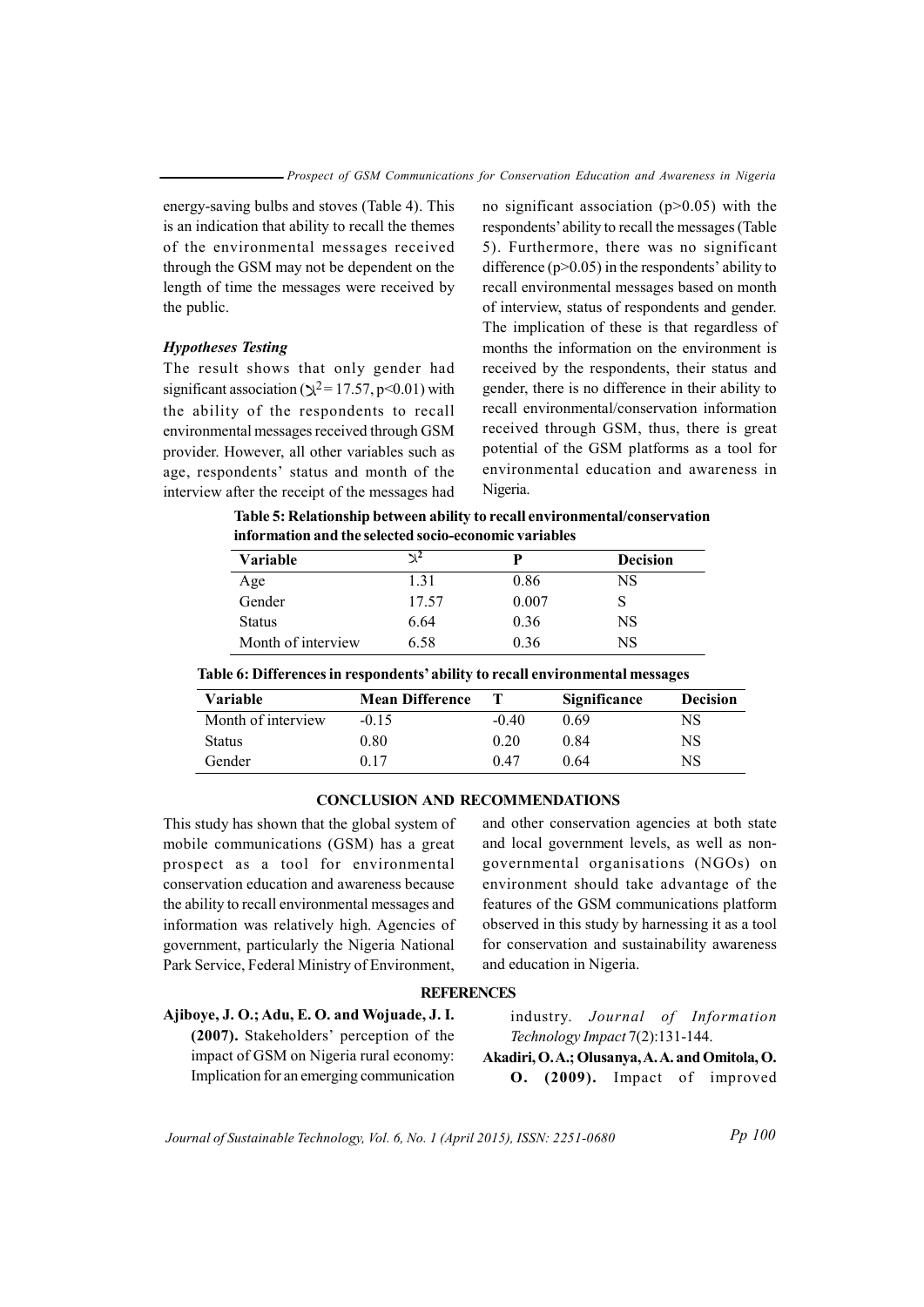$-$  A.A. Oguniinmi

telecommunication services on health care centre delivery in Nigerian teaching hospitals-A survey of opinions. Journal of Information Technology Impact 9(3):125-134.

- Banks, K. and Burge, R. (2004). Mobile Phones: An Appropriate Tool for Conservation and Development? Fauna & Flora International, Cambridge, UK
- Bauman, Z. (2003). Liquid love: On the frailty of human bonds. Cambridge, UK: Polity Press
- Charney, B. (2003). Is Africa ready for 3G? CNET News, 2 April 2003. Retrieved from http:// news.cnet.com/Is-Africa-ready-for-3G/2100-1037 3-995186.html
- Chen, F.; Myers, B. and Yaron, D. (2000). Using handheld devices for TESTs in classes. Retrieved from http://www.cs.cmu.edu/ ~pebbles/papers/CMU-CS-00-152.pdf
- CIA (2015). Africa: Nigeria. The World Factbook. Retrieved from https:// www.cia.gov/library/publications/theworld-factbook/geos/ni.html
- Dongtotsang, D. T. and Sagun, R. A. (2006.) Mobile telephony as an enabler of environmental action in the Philippines. International Institute for Sustainable Development (IISD), 18Pp. Retrieved from http://www.iisd.org/pdf/2006/ infosoc issd philippines.pdf
- ECLAC (2000). Role of environmental awareness in achieving sustainable development. Economic Commission for Latin America and the Caribbean, 33Pp. Retrieved from http://www.eclac.cl/ publicaciones/xml/4/8824/lcr1961i.pdf
- Elegbeleye, O. S. (2005). Prevalent use of global system of mobile phone (GSM) for communication in Nigeria: A breakthrough in international enhancement or a drawback? Nordic Journal of African Studies 14(2):193-2007.
- FAO (2003). Communication and natural resource management. Food and Agriculture Organisation of the United Nations, Rome, 99Pp. Retrieved from http:// www.fao.org/sd/2003/KN07063 en.htm
- Farrior, M. (2005). Breakthrough Strategies for Engaging the Public: Emerging Trends in Communications and Social Science. Biodiversity Project. Retrieved from http:// www.biodiversityproject.org/ bpemergingtrendspaper.doc.
- Freire, P. (1977). Pedagogy of hope. Retrieved from http://www.waccglobal.org/.../919-Paulo-Freire-and-the-Pedagogy
- Nisihira, S., Kojima, R., Okamoto, H and Fujisaki, S. (1997). Hattentojyo koku no kankyo ishiki (Environmental Awareness in Developing Countries: Case of China and Thailand). Tokyo, Institute of Developing Economies. Retrieved from http://www.ide.go.jp/English/Publish/ Books/Des/003.html
- Holgar, M., Foth, M. and Ferrero-Regis, T. (2009). Fashion as a communication medium to raise environmental awareness and sustainable practice. Referred proceedings, ANZCA09, Communication, Creativity and Global Citizenship, Brisbane, July 2009. Pp1253-1275, Retrieved from http:// anzca09.org
- Huber, R.; Rultenbeek, J. and Motta, R. S. (1998). "Instrumentos de mercado para la politica ambiental en América Latina y Caribe: lecciones de once países", Discussion Paper, No. 381 S, Washington, D.C., World Bank. Retrieved from http:// www.worldbank.org/
- Huitt, W. (1999). The Affective System. Educational Psychology Interactive Web Retrieved site. from  $http://$ chiron.valdosta.edu/whuitt/col/affsys/ affsys.html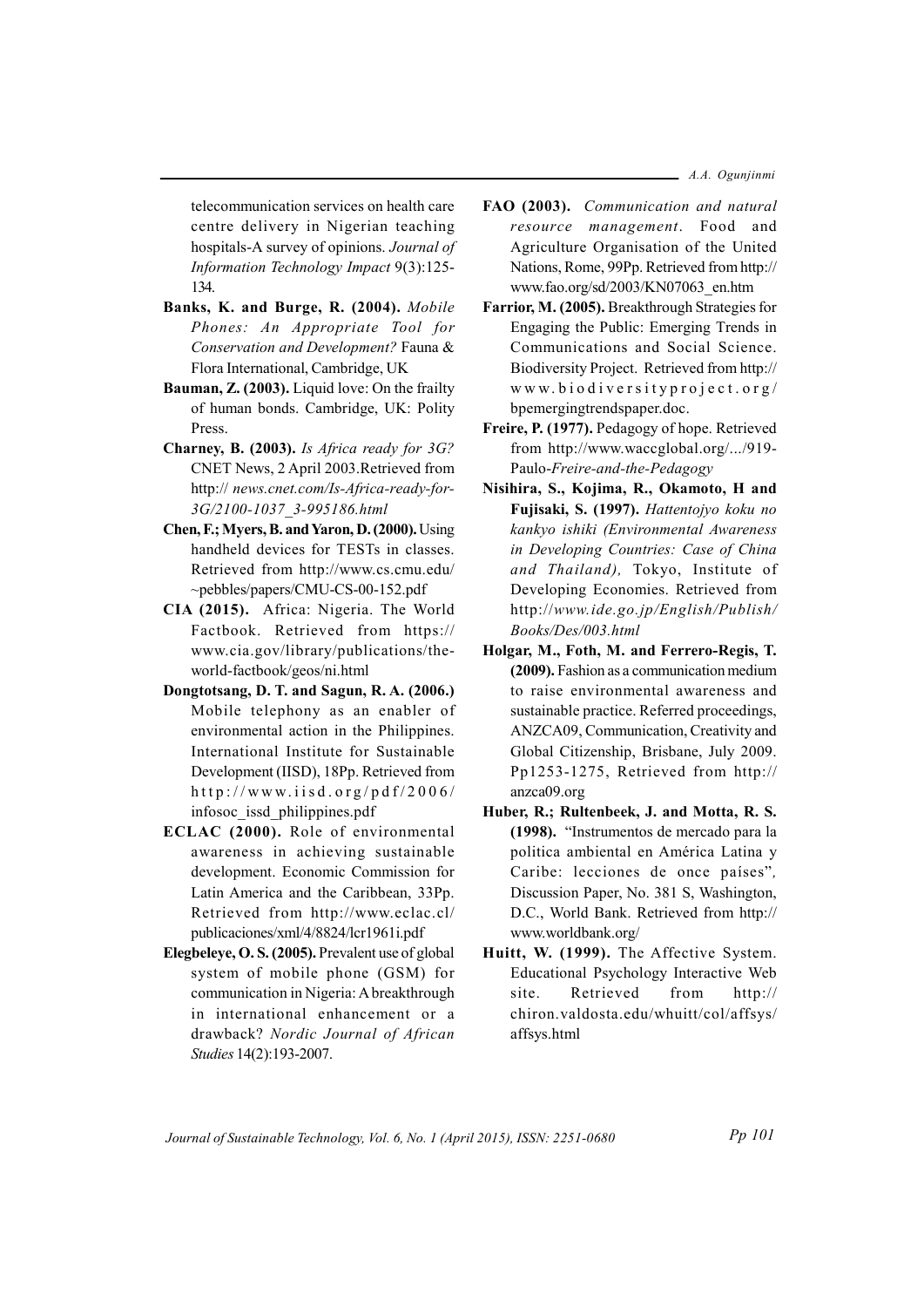- **IDRC** (2003). The Best Policy: telcom research from an African perspective, 17 Nov 2003. (Lisa Waddick). Retrieved from http:// web.idrc.ca/agua/ev-46209-201-1-DO TOPIC.html
- Ifejika, P. I.; Nwabeze, G. O.; Ayanda, J. O. & Asadu, A. N. (2009). Utilization of mobile phones as a communication channel in fish marketing enterprise among fishmongers in Western Nigeria's Kainji Lake Basin. Journal of Information Technology Impact, 9(2):107-114
- Ling, R. and Vaage, O. F. (2000). Internet og mobiltelefon: Ikke lenger bare for de fa. Samfunnspeilet, 6. Statistisk sentralbyra.
- Lundby, K. (ed.) (2002). Knowmobile-Knowledge access in distributed training: Mobile opportunities for medical students. InterMedia, 5, University of Oslo. Retrieved from http://citeseerx.ist.psu.edu/viewdoc/  $download?doi=10.1.1.16...rep...$
- Odunaike, K.O., Abimbola, A.O. and Owoeye, J. (2007). Studies of socio-economic characteristics of global system of mobile communication (GSM) subscribers. Pakistan Journal of Social Sciences, 4(4): 585-588.
- Osun State Government (2015). The official website of the State of Osun. Retrieved from http://osun.gov.ng/
- Osun State University (2015). History of Osun State University. Retrieved from http:// www.uniosun.edu.ng/history-of-osunstate-university.html
- Otterloo, A. (2003). Educação Popular: Um Desafio Permanente. Centro de estudos e práticas de educação popular - CEPEPO. Retrieved from www.cepepo.org.br/artigos/ revista2.htm>
- Paas, L. and Creech, H. (2008). How information and communication technologies can supporteducation for sustainable development. Current issues and trends. International Institute for Sustainable

Development (IISD), 34Pp. Retrieved from http://www.iisd.org/pdf/2008/ict education sd trends.pdf

- Paulos, E.; Honicky, R. J. and Hooker, B. (2009). Citizen Science: Enabling Participatory Urbanism. In M. Foth (ed.), Handbook of Research on Urban Informatics: The Practice and Promise of the Real-Time City (pp. 414-436). Hershey, PA: IGI Global. Retrieved from www.igi-global.com/.../ citizen-science-enabling-participatoryurbanism
- Roschelle, J. and Pea, R. (2002). A walk on the WILD side: How wireless handhelds may change CSCL. In G. Stahl (Ed.), Proceedings of computer support for collaborative learning. Hillsdale, NJ Lawrence Erlbaum & Associates.
- Schneider, B. and Cheslock, N. (2003). Measuring Results: Gaining Insight on Behavior Change Strategies and Evaluation Methods for Environmental Education, Museum, Health, and Social Marketing Programs. San Francisco, CA: CoEvolution Institute.
- Shobeiri, S. M.: Omidvar, B., and Prahallada, N. N. (2006). Influence of gender and type of school on environmental attitude of teachers in Iran and India. International Journal of Environmental Science and Technology 3(4), 351-357.
- Sinha, C. (2005). Effect of mobile telephony on empowering rural communities in developing countries. International Research Foundation for Development (IRFD) Conference on Digital Divide, Global Development and Information Society, November 14-16. Retrieved from *irfd.org*/ events/wf2005/papers/sinha chaitali.pdf
- Taiwo, R. (2010). The thumb tribe: Creativity and social change through SMS in Nigeria. California Linguistic Notes xxxv (1): 1-18
- Taylor, A. S., and Harper, R. (2002). Age-old practices in the 'New World': A study of